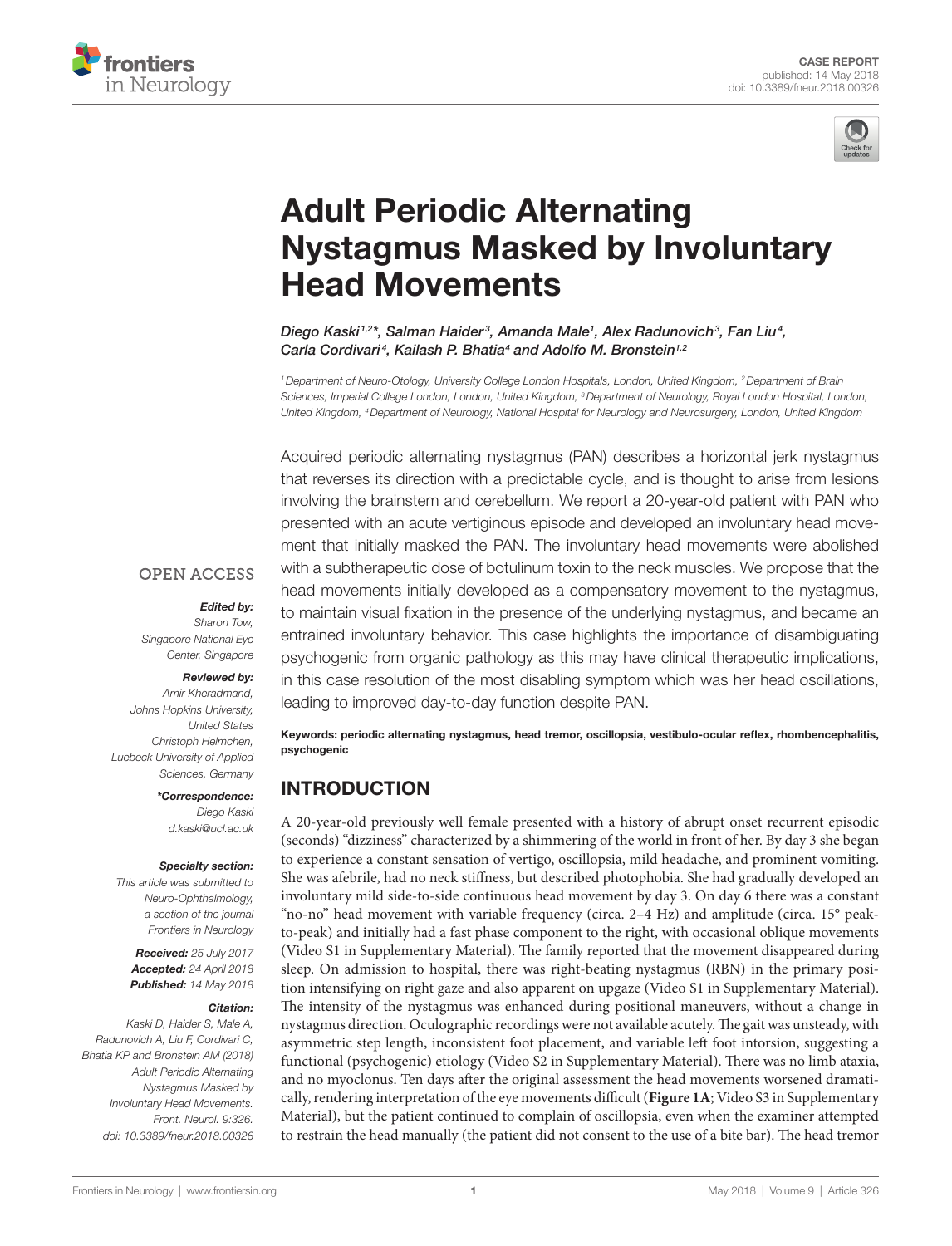

resolved immediately on day 21 after symptom onset with subtherapeutic 50 mouse units of abobotulinumtoxin A applied to the levator scapulae muscles bilaterally. With the head now still it became possible to visualize the eye movements revealing periodic alternating nystagmus (PAN) with a cycle of approximately 90 s, and a null phase of 2 s (**[Figures 1B,C](#page-1-0)**; Video S4 in Supplementary Material).

An MRI brain scan on day 6 showed bilateral symmetrical superior cerebellar peduncle atrophy, thinning of the anterior cerebellar structures, and enlargement of the fourth ventricle

<span id="page-1-0"></span>(**[Figure 2](#page-2-0)**), unchanged at 6-month follow-up. Initial cerebrospinal fluid (CSF) analysis revealed normal protein and no cells. Oligoclonal bands were absent in CSF and serum, and full viral PCR negative in the CSF. A vasculitic and paraneoplastic screen, whole body PET-CT, spinocerebellar ataxia 1, 2, 3, 6, 7, 8, and 12 gene testing, and autoimmune screen including anti-GAD and anti-Gq1b antibodies were normal. Pure tone audiometry on day 13 was normal, and vestibular responses to impulse chair rotation, taking into consideration the involuntary head oscillations, were normal and symmetrical (also day 13).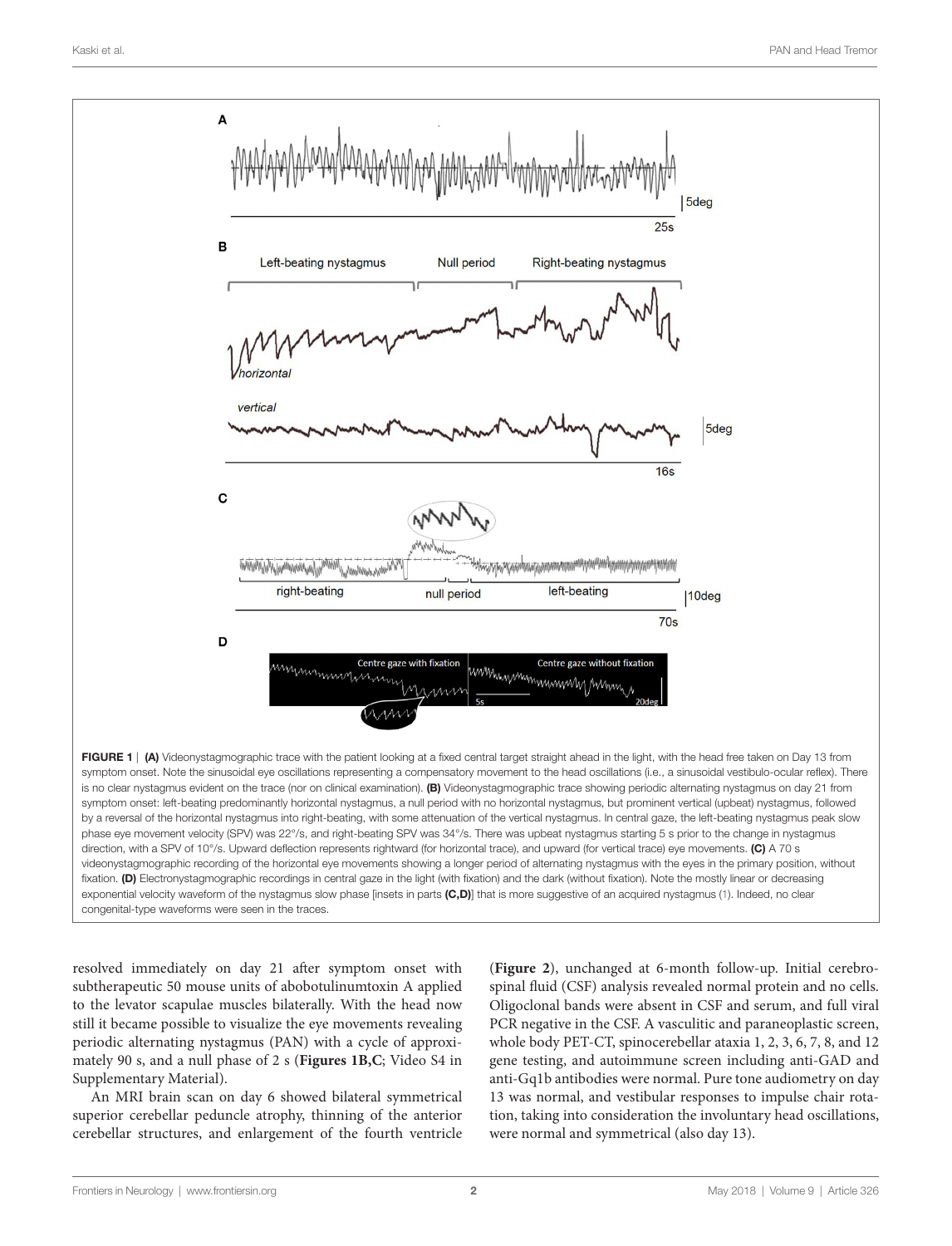

<span id="page-2-0"></span>aspects of the cerebellum (white arrow) involving the uvula and nodulus. (B) Coronal T2-weighted magnetic resonance image showing bilateral atrophy of the anterior cerebellum, including the nodulus and uvula, and superior cerebellar peduncles with associated high signal (gliotic) change. (C) Axial T2-weighted magnetic resonance image showing atrophy of the nodulus (black arrow) within the enlarged fourth ventricle. (D) Axial T2-weighted magnetic resonance image showing nodulus (black arrow) and fourth ventricle in a healthy age-matched control. Note the flattening of the nodulus and expansion of the fourth ventricle in (C).

<span id="page-2-1"></span>TABLE 1 | Peak slow phase velocity (SPV) of the right-beating nystagmus (RBN) and left-beating nystagmus (LBN) component of the periodic alternating nystagmus before and after treatment with baclofen 90 mg three times daily.

| 34 | 22                                            |
|----|-----------------------------------------------|
| 33 | 23                                            |
|    | RBN SPV $(^{\circ}/s)$ LBN SPV $(^{\circ}/s)$ |

*SPV was measured using videooculography, and with the patient looking in the primary position, in the dark.*

She was treated with baclofen titrated up to 90 mg three times daily. There was no objective reduction in the slow phase velocity (SPV) of the eye movements (**[Table 1](#page-2-1)**), despite symptomatic improvement in vision and balance. Given ongoing oscillopsia, gabapentin was added to the baclofen with no improvement. A trial of clonazepam caused drowsiness and was discontinued. The patient improved following a 10-month course of vestibular rehabilitation focusing on sensory integration, functional gait, postural muscle strengthening, increasing physical activities, and maximizing her independence. She was referred for cognitive behavioral therapy and underwent psychological counseling. The patient's condition plateaued, she commenced a university course, and was able to navigate familiar environments.

## **BACKGROUND**

Acquired PAN refers to a horizontal jerk nystagmus that reverses its direction every 90–120 s with a brief transition (null) period ([2](#page-3-1)). PAN is thought to arise from an unstable "velocity-storage mechanism"—a neural brainstem network that prolongs the duration of peripheral vestibular afferent signals from the semicircular canals ([2](#page-3-1)). PAN is most often described in its infantile form [\(3–](#page-3-2)[6](#page-3-3)), although acquired PAN has been associated with demyelinating disease [\(7,](#page-3-4) [8\)](#page-3-5), posterior fossa malformation [\(3](#page-3-2)), spinocerebellar degeneration ([9](#page-3-6)[–11](#page-4-0)), and anticonvulsant medications ([12,](#page-4-1) [13\)](#page-4-2); in many cases the cause is never identified. There have been reported cases of PAN as a direct consequence of visual [\(14](#page-4-3)) or vestibular [\(15\)](#page-4-4) loss, as a transient consequence of sensory deprivation ([6](#page-3-3)). This is to our knowledge the first description of PAN emerging in adulthood following an acute vertiginous episode that was masked by an associated head tremor.

## **DISCUSSION**

We report a case of PAN following an acute episode of vertigo and oscillopsia masked by the presence of a vigorous head oscillation (**[Figure 1C](#page-1-0)**). Oculographic recordings were not available on presentation and we cannot, therefore, conclusively rule out the presence of PAN acutely. Nevertheless, the clinical oculomotor examination revealed RBN in the primary position intensifying on right gaze and also apparent on upgaze suggesting either an acute vestibular insult (not apparent, however, on objective vestibular testing), or the early presence of PAN. The intensity of the head oscillations masked the PAN at this stage, which later became apparent as the head tremor abated. Given the negative viral CSF PCR, negative paraneoplastic screen, and serial imaging performed showing stable appearances of the symmetrical superior cerebellar peduncle atrophy, the cause of the acute vertiginous episode remains unclear. Chiu and Hain [\(15](#page-4-4)) described unmasking of PAN in a patient with underlying cerebellar atrophy due to an acute attack of Meniere's. Given superior cerebellar peduncle atrophy apparent within the first few days of symptom onset, and thus unlikely to have developed abruptly, a similar explanation for the PAN being unmasked due to an acute illness is possible. Our patient, however, had only a single vertiginous episode and did not manifest any hearing loss on audiograms or vestibular loss on impulse chair rotation testing to suggest a peripheral vestibulopathy. The cerebellar atrophy may have thus reflected more widespread (possibly congenital) cerebellar development that predisposed the patient to PAN following an acute illness. Congenital-type nystagmus emerging in adulthood, without a clear precipitant, has been previously described [\(16](#page-4-5)). The absence of other congenital nystagmus features (**[Figures 1C,D](#page-1-0)**), that she had had several optometrist appointments throughout her life without anyone commenting on nystagmus, and that her family members had never observed any nystagmus prior to this episode, argue against the PAN having been manifest prior to this illness. Although baclofen can abolish nystagmus and improve oscillopsia in acquired PAN [\(17\)](#page-4-6), this is not a universal finding and tends to be less effective in congenital forms [\(18](#page-4-7)). The lack of efficacy of baclofen may lend support to the proposed longstanding cerebellar atrophy underpinning the predisposition to PAN in this patient.

This is to our knowledge the first report of PAN masked by an involuntary head movement. The head movement was noted to be gradual in onset and progressive, initially appearing to "beat" to the left, and later became multidirectional (Video S3 in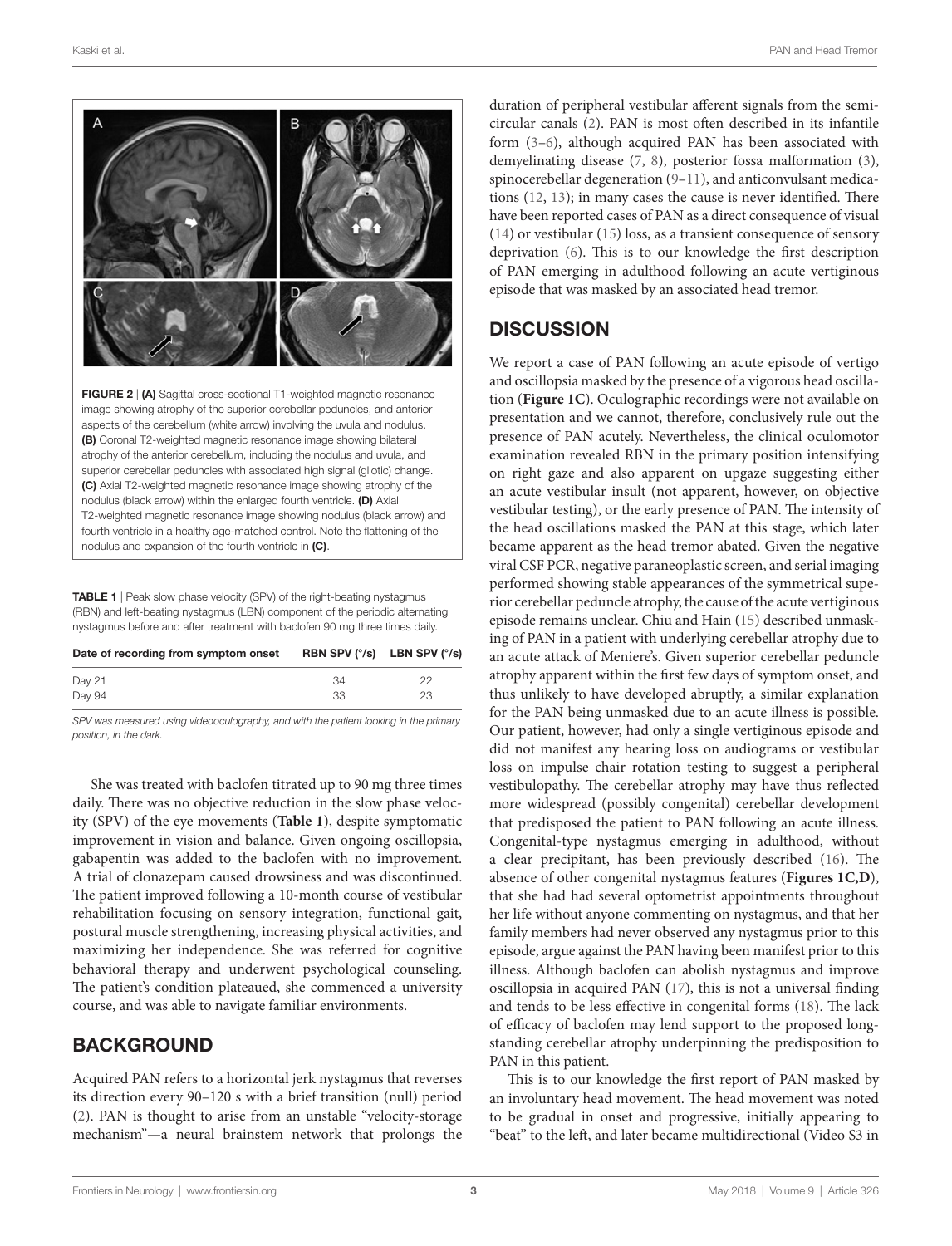Supplementary Material). One possibility is that the head movement developed as a compensatory movement to the nystagmus, to maintain visual fixation in light of the underlying nystagmus that became an entrained involuntary behavior (i.e., functional/ psychogenic). Head movements that are compensatory to nystagmus are a characteristic feature of spasmus nutans—a rare condition of childhood characterized by asymmetric pendular nystagmus, head nodding, and torticollis [\(19](#page-4-8)). In our patient, however, the head tremor was abolished immediately following subtherapeutic doses of botulinum toxin A, suggesting a functional etiology ([20](#page-4-9)). Indeed, the lack of "periodicity" of the head movement, and the jerky nature, argue in favor of a functional head movement rather than a compensatory behavior.

#### CONCLUDING REMARKS

In summary (i) we describe the co-existence of a clinically visible head oscillation with adult-onset PAN; (ii) the possible clinical masking of the PAN as a consequence of the head oscillations; and (iii) the emergence of PAN in adult life consequent upon an acute vertiginous illness of unknown origin. From a practical perspective, this case highlights the importance of disambiguating psychogenic from organic pathology as this may have clinical therapeutic implications, in this case resolution of the most disabling symptom which was her head tremor, leading to improved day-to-day function despite PAN. Distractability, disappearance of the tremor or entrainability during a concurrent motor task or during the *casual* examination ([21\)](#page-4-10) are all features of a functional (psychogenic) tremor but were absent in this patient. The multiplanar and large amplitude oscillations of the head, together with the absence of a recognized association between PAN and head tremor led us to suspect a psychogenic origin, and treatment with subtherapeutic botulinum toxin.

#### ETHICS STATEMENT

Written informed consent was obtained from the patient for publication of the case history and videos. Ethics approval was not required.

# AUTHOR CONTRIBUTIONS

DK performed the clinical assessments, compiled the manuscript and figures, and approved the final version. SH, AM, AR, FL, CC,

# **REFERENCES**

- <span id="page-3-0"></span>1. Shallo-Hoffmann J, Faldon M, Tusa RJ. The incidence and waveform characteristics of periodic alternating nystagmus in congenital nystagmus. *Investig Ophthalmol Vis Sci* (1999) 40:2546–53.
- <span id="page-3-1"></span>2. Leigh RJ, Zee DS. *The Neurology of Eye Movements*. Oxford: Oxford University Press (2015).
- <span id="page-3-2"></span>3. Baloh RW, Honrubia V, Konrad HR. Periodic alternating nystagmus. *Brain* (1976) 99:11–26. doi:[10.1093/brain/99.1.11](https://doi.org/10.1093/brain/99.1.11)
- 4. Neetens A, Van Den Ende P, Van Ussel M. Congenital periodic alternating nystagmus. *Neuro Ophthalmol* (1991) 11:133–9. doi[:10.3109/](https://doi.org/10.3109/
01658109109036946) [01658109109036946](https://doi.org/10.3109/
01658109109036946)
- 5. Thomas MG, Crosier M, Lindsay S, Kumar A, Thomas S, Araki M, et al. The clinical and molecular genetic features of idiopathic infantile periodic

and KB reviewed the patient and performed the clinical assessments. AB reviewed the patient and approved the final version of the manuscript.

## ACKNOWLEDGMENTS

We are grateful to Jay Patel and Nora MacDonald for their help in extracting the oculographic data, and to Dr. Chandrashekar Hoskote for providing the radiological images and reviewing the radiological data.

## FUNDING

The study was supported by the National Institute for Health Research University College London Hospitals Biomedical Research Centre.

## SUPPLEMENTARY MATERIAL

The Supplementary Material for this article can be found online at [https://www.frontiersin.org/articles/10.3389/fneur.2018.00326/](https://www.frontiersin.org/articles/10.3389/fneur.2018.00326/full#supplementary-material) [full#supplementary-material.](https://www.frontiersin.org/articles/10.3389/fneur.2018.00326/full#supplementary-material)

VIDEO S1 | Video recording 6 days after symptom onset showing right-beating nystagmus in the primary position intensifying on right gaze and also apparent on upgaze. There were occasional erratic saccadic eye movements that the patient related to her visual disturbance, seen mostly in the video when the patient is looking to the left. Note the side-to-side head tremor, best seen toward the end of the video. The examiner is attempting to restrain the head manually to facilitate eye movement assessment. NB the patient was myopic (−3.5 diopters right, −5.0 diopters left), and yearly optometric assessments had never revealed nystagmus nor latent nystagmus. Visual acuity prior to the detection of periodic alternating nystagmus but in the context of involuntary head movements was 6/12 [right eye (RE)] and 6/12-2 [left eye (LE)]. Once the head movements had abated, visual acuities were 6/36 (RE) and 6/36 (LE).

VIDEO S2 | Gait assessment 13 days after symptom onset showing unsteadiness, a variable stance width, asymmetric stride length, and lurching movements. The patient reported marked unsteadiness on turning and was unable to perform tandem gait.

VIDEO S3 | Head tremor 13 days after symptom onset. The examiner standing behind the patient is attempting to restrain the head manually to facilitate eye movement assessment. Note the marked mostly horizontal (with some oblique movements) tremor of the head. This rendered the interpretation of the eye movements extremely difficult. The patient was unable to abate the head tremor or alter the amplitude of these movements to command, but instead the tremor became more marked when trying to restrain the head manually.

VIDEO S4 | Eye and head movements on day 21, 30 min after subtherapeutic botulinum toxin application to the neck muscles.

alternating nystagmus. *Brain* (2011) 134:892–902. doi:[10.1093/brain/](https://doi.org/10.1093/brain/awq373) [awq373](https://doi.org/10.1093/brain/awq373) 

- <span id="page-3-3"></span>6. Leigh RJ, Robinson DA, Zee DS. A hypothetical explanation for periodic alternating nystagmus: instability in the optokinetic-vestibular system. *Ann N Y Acad Sci* (1981) 374:619–35. doi:[10.1111/j.1749-6632.1981.tb30906.x](https://doi.org/10.1111/j.1749-6632.1981.tb30906.x)
- <span id="page-3-4"></span>7. Matsumoto S, Ohyagi Y, Inoue I, Oishi A, Goto H, Nakagawa T, et al. Periodic alternating nystagmus in a patient with MS. *Neurology* (2001) 56:276–7. doi:[10.1212/WNL.56.2.276](https://doi.org/10.1212/WNL.56.2.276)
- <span id="page-3-5"></span>8. Keane JR. Periodic alternating nystagmus with downward beating nystagmus: a clinicoanatomical case study of multiple sclerosis. *Arch Neurol* (1974) 30:399–402. doi[:10.1001/archneur.1974.00490350057009](https://doi.org/10.1001/archneur.1974.00490350057009)
- <span id="page-3-6"></span>9. Hashimoto T, Sasaki O, Yoshida K, Takei YI, Ikeda SI. Periodic alternating nystagmus and rebound nystagmus in spinocerebellar ataxia type 6. *Mov Disord* (2003) 18:1201–4. doi:[10.1002/mds.10511](https://doi.org/10.1002/mds.10511)